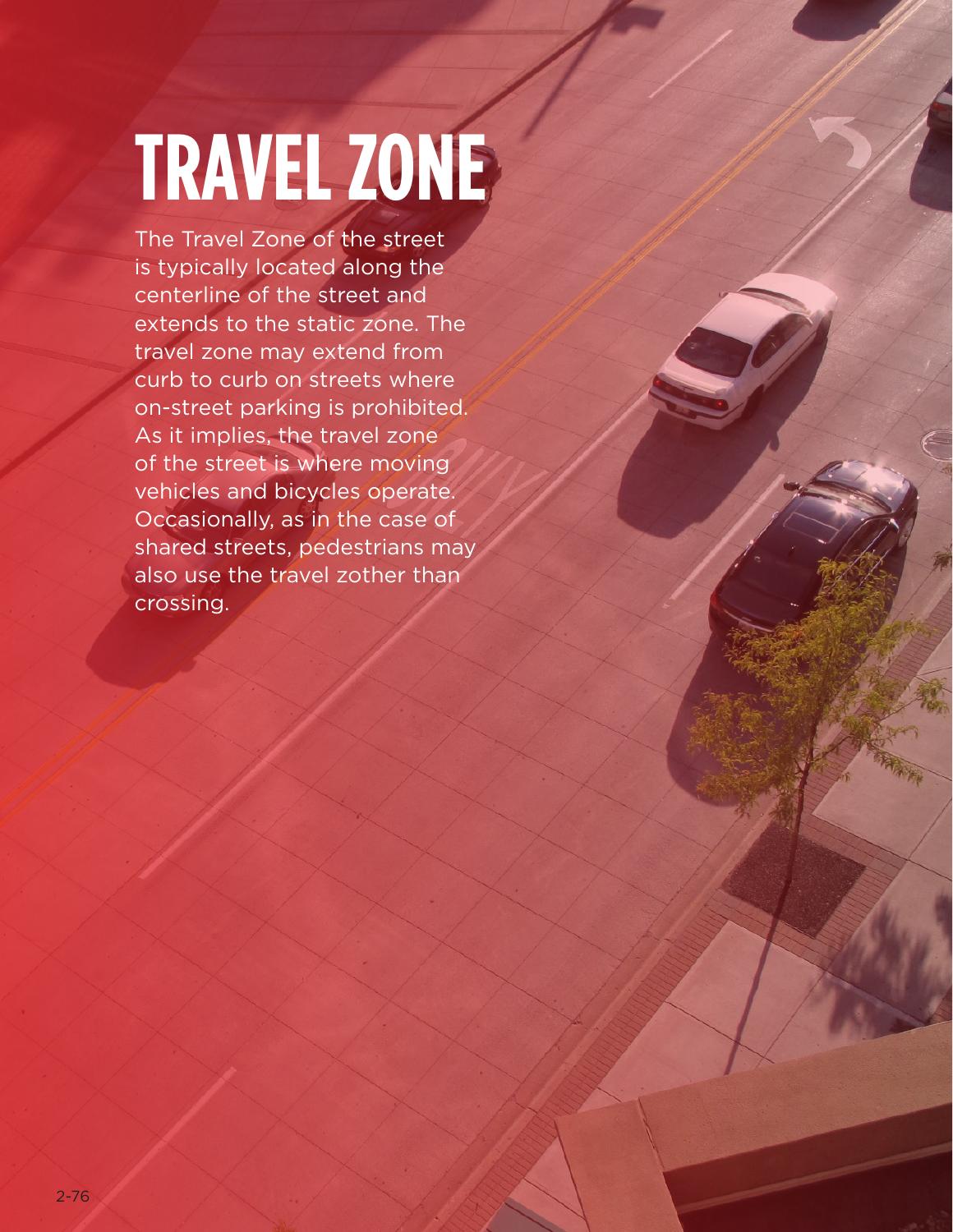While we typically think of cars, buses, and trucks as the principal operators in the travel zone of the street, this is also typically the zone of bicycle travel. Even where off-street trail facilities are provided, bicycles are still legal users of the travel zone. The travel zone must be designed to provide safe facilities and safe operation to protect all users.

Speed is a critical factor in safety. Most city streets should be designed to produce an operating speed that does not exceed 25 mph. Shared streets should be designed to encourage speeds no greater than 15 mph. The speed limit is the maximum permitted speed, and the street must be safe to travel at this maximum speed (the speed limit). However in some street types—such as Neighborhood Residential and Urban Center —and in some areas, school zones, the desired speed may actually be lower than the maximum permitted speed.

The dimensions and assemblage of facilities in the travel zone should create "selfregulating streets" in which the design of the street encourages users to travel at an appropriate speed for that street type. In general, self-regulating streets should have a posted speed limit that is the same as the design speed and the target operating speed.

## **LANE WIDTHS**

Travel lane width is a significant factor in how drivers interpret the appropriate speed of travel on a street and is a key element to self-regulating street design. Travel lanes also tend to be the largest street element in the total cross section; as such, reducing travel lane widths can reduce the distance needed to cross a street as well as impacts on the community. Minimizing travel lane widths can also provide space for facilities for the safe movement of other users in the street right of way, such as transit bulbs, wider sidewalks, street trees, or bicycle facilities.

The widespread application of 12-foot travel lanes is due to the belief that they improved safety by reducing the probability of side swipe crashes and increased vehicle throughput. However, research has indicated that in most cases, travel lane widths between 10 feet and 11 feet on urban arterials do not negatively impact overall motor vehicle safety or operations, and also have no measurable effect on capacity.<sup>18</sup>

Use of the narrowest appropriate lane width results in lower speeds, increased safety, less severe crashes, and more space for other critical uses of the right of way. While many streets in Grand Rapids have 12-foot travel lanes, 10-foot travel lanes are more appropriate where posted vehicle speeds are 45 mph or less.<sup>19</sup>

Engineering judgment must be used to determine if lane widths should be expanded or narrowed from the recommended widths below.

## **RECOMMENDED LANE OR TRAVELWAY WIDTHS IN THE CITY OF GRAND RAPIDS.**

| <b>TRAVEL LANE / TRAVELWAY USE</b>                                                    | <b>RECOMMENDED WIDTH</b> |
|---------------------------------------------------------------------------------------|--------------------------|
| Yield street (exclusive of on street parking generally required on at least one side) | 16'                      |
| Travel lane directly adjacent to the curb                                             | 11'                      |
| Typical general purpose travel lane                                                   | $10^{\circ}$             |
| Turn lane                                                                             | $10^{\circ}$             |
| <b>Bicycle Facility</b>                                                               | 6'                       |
| Frequent transit bus lane or lane with high volume of heavy vehicles (>8%)            |                          |

<sup>18</sup> Potts, Ingrid B, Harwood, Douglas W and Richard, Karen R. *Relationship of Lane width to Safety for Urban and Suburban Arterials.* Washington, D.C. : Transporation Research Board, 2007.

<sup>19</sup> The American Association of State Highway Transportation Officials' (AASHTO) Policy on Geometric Design of Highways and Streets (commonly referred to as the "Green Book")